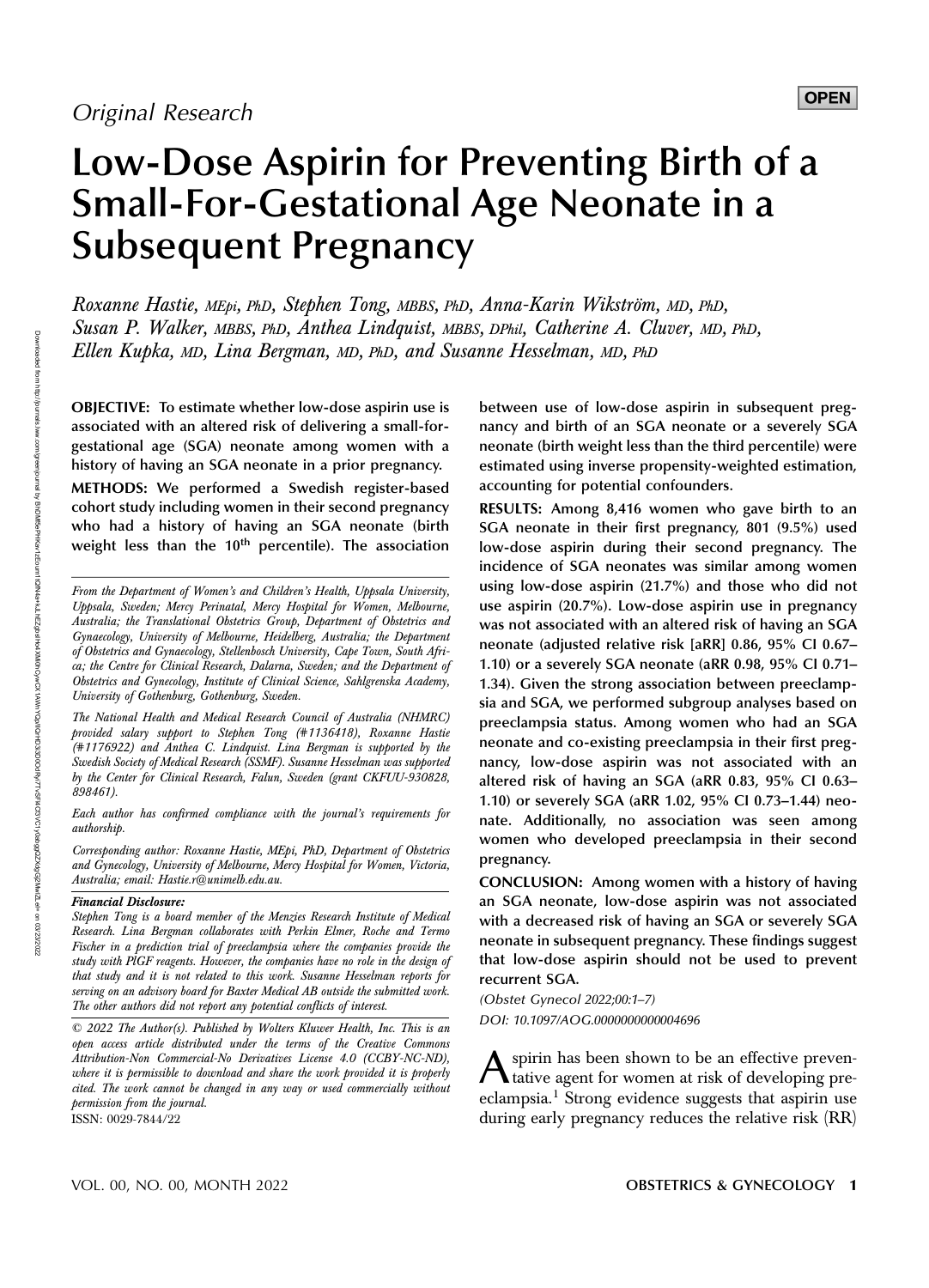of developing preeclampsia by 18% (RR 0.82, 95% CI  $0.77-0.82$ ).<sup>2</sup> Preeclampsia and fetal growth restriction often coexist,<sup>3</sup> and, with related placental pathologies, aspirin has been suggested to prevent fetal growth restriction or birth of a small-for-gestational-age (SGA) neonate. However, there is no consensus as to whether women at risk for fetal growth restriction should be prescribed aspirin. The Royal College of Obstetricians and Gynaecologists<sup>4</sup> and the American College of Obstetricians and Gynecologists<sup>5,6</sup> do not recommend aspirin for preventing fetal growth restriction among women without risk factors for preeclampsia, whereas the Society of Obstetricians and Gynaecologists of Canada<sup>7</sup> and the Perinatal Society of Australia and New Zealand support offering aspirin for those at risk of fetal growth restriction, such as women with a history of a growth-restricted neonate.<sup>8</sup>

Using a population-based cohort of more than 8,000 women with a history of having an SGA neonate (birth weight less than the 10<sup>th</sup> percentile) in their first pregnancy, we examined whether aspirin use was associated with a reduced risk of having an SGA or severely SGA neonate in a subsequent pregnancy.

### METHODS

We performed a population-based cohort study using data obtained from the Swedish Pregnancy Register. The Swedish Pregnancy Register currently covers more than 98% of all births among 16 of 20 regions in Sweden and combines prospectively collected data from the Swedish Maternal Health Care Register, the Swedish National Quality Register for Prenatal Diagnosis, and obstetric data from electronic birth records. Data are collected from the first antenatal visit to scheduled follow up two to three months postpartum.<sup>9</sup>

We included women with a first and second singleton birth between 2013 and 2018 recorded in the Swedish Pregnancy Register, who in their first pregnancy gave birth to an SGA neonate. Small for gestational age was used as a proxy for fetal growth restriction and was defined as birth weight less than the 10<sup>th</sup> percentile using the Swedish national reference curve for birth weight according to gestational week and sex.<sup>10</sup> Gestational age was generally determined using ultrasonographic measurements in the late first or early second trimester, which is offered to all pregnant women in Sweden. We excluded 408 women with missing birth weight data and 186 women with missing or uncertain parity data. This left a final study population of 8,416 women with a second birth after the birth of an SGA neonate.

Maternal demographic variables extracted from the second pregnancy data included age (categorized into younger than 35 years or 35 years or older), body mass index (BMI, calculated as weight in kilograms divided by height in meters squared), country of birth, socioeconomic factors and smoking. Body mass index was calculated from measured weight and selfreported height registered at the first antenatal visit, which was then divided into two groups: lower than 30 and 30 or higher. Country of birth was classified as Sweden and the rest of the world. Data on selfreported occupation were classified as employed or government assistance (sick leave, student, or unemployed). Smoking during pregnancy (yes or no) was recorded at the first antenatal visit.

Pregnancy variables were extracted for both the first and second pregnancy and included parity, use of in vitro fertilization, gestational disorders (preeclampsia, gestational hypertension, gestational diabetes, preterm birth, birth weight less than the third percentile and stillbirth), gestational age at delivery, induction of labor and mode of birth (cesarean or vaginal). Information on pregnancy related conditions were extracted from predefined check boxes in the electronic birth records and diagnosis codes recorded by obstetricians per the International Classification of Diseases, Tenth Version (ICD-10): pregestational hypertension (I10, O10), pregestational diabetes (O240, O241, E10-14) and pregnancy disorders; preeclampsia (O14, O15), gestational diabetes (O244, O249).

National Swedish guidelines recommend 75 mg of aspirin daily for the women at high risk of preeclampsia or with several moderate risk factors, based on National Institute for Health and Care Excellence guidelines, from 12 weeks of gestation through 36 weeks. Women with other indications for aspirin use such as systemic lupus erythematosus or other chronic disease may also be treated with aspirin. In Sweden, aspirin is not started after the onset of preeclampsia and in most centers, treatment is stopped when preeclampsia is diagnosed. There are no national guidelines surrounding aspirin for the prevention of SGA or preterm birth, and use for these indications is determined by the treating clinician. Data on aspirin use were obtained from prenatal care records, which include data obtained from the first antenatal visit record and each subsequent care visit record, generally 8–10 visits across a pregnancy. In Sweden, women are typically asked about medication use at each visit. Aspirin use during pregnancy was defined as recorded use at any visit during pregnancy.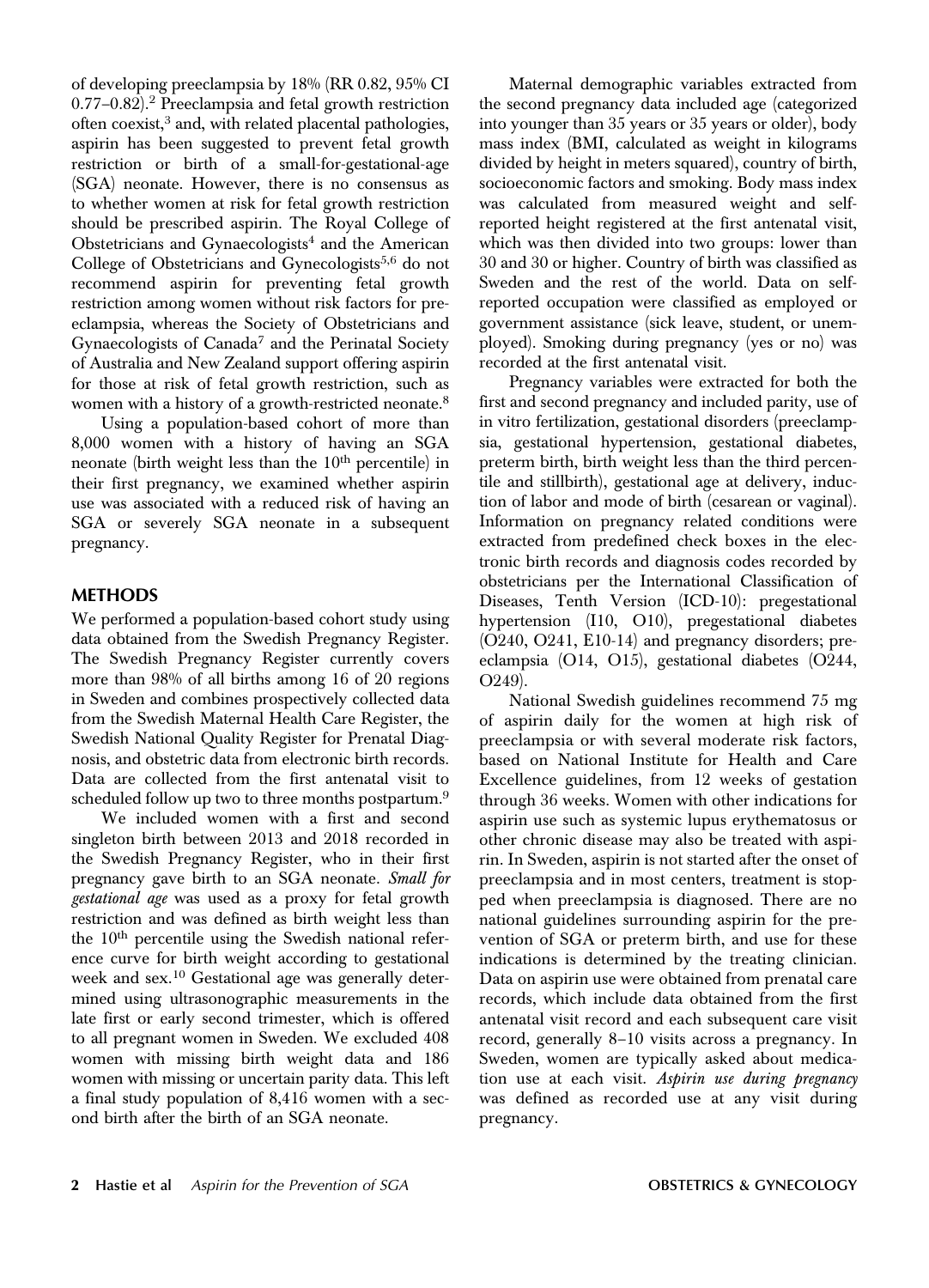The primary outcome was having an *SGA neonate*, defined as birth weight less than the  $10<sup>th</sup>$  percentile based on the Swedish population normal distribution and sex-specific standardized birth weight percentiles, $10$  which is similar to the commonly used U.S. population–based curve. $11$  The secondary outcome was severe SGA, defined as a neonate with birth weight less than the third percentile.

A prespecified statistical analysis plan was generated before data analysis. An a priori power calculation was included with our statistical analysis plan that showed, given a sample size of 8,416 with 801 patients in the exposed group and stipulating an alpha of 0.05 and power of 0.80, the minimum detectable absolute risk difference would be 4.35%.

Characteristics of the population were described for both first and second pregnancy by aspirin use during the second pregnancy. Comparisons were made using bivariate analysis using Pearson's  $\chi^2$  test for categorical data and Student's t test for continuous variables.

The average treatment effect for aspirin use (average treatment effect on the treated) on delivery of a subsequent SGA neonate (less than the  $10<sup>th</sup>$  percentile) or severely SGA neonate (less than the third percentile) was estimated using Stata's "teffects" command and presented as RR with 95% CI. Regression models were inverse probability weighted to achieve covariate balance between exposure groups. A propensity score for exposure was calculated for individuals using logistic regression, including variables considered to be confounders. Included covariates were maternal age, BMI, smoking status, country of birth, in vitro fertilization, pregestational disorders (pre-existing hypertension, cardiovascular disease, systemic lupus erythematous, thrombosis), gestational diabetes and first pregnancy outcomes (preeclampsia, birth of a neonate with birth weight less than the third percentile [interacted with preeclampsia], stillbirth, preterm birth). Within the subgroup analyses stratified by whether women developed preeclampsia in their first pregnancy or not, preeclampsia status of the first pregnancy was not included as a covariate. Second, to achieve balance between the exposed and unexposed groups, estimated propensity scores were used to weight each patient, with a score of 1/propensity score assigned to the exposed individuals and 1/(1– propensity score) to the unexposed. Propensity scores were checked for extreme values and overlap between exposure groups. The balance of individual covariates before and after inverse probability weighting was also assessed. Weighted standardized differences of less than 0.1 were indicative of covariate

balance (raw and weighted standardized differences for included covariates and each outcome are shown in Appendix 1, available online at [http://links.lww.](http://links.lww.com/AOG/C612) [com/AOG/C612](http://links.lww.com/AOG/C612)). Modelling proceeded only when there was sufficient overlap of propensity scores and covariate balance after weighting was achieved.

This study was approved by the Regional Ethical Board at Uppsala University (Dnr 2018/28, Dnr 2018/287/1, Dnr 2019–04672, Dnr 2020–05731).

#### RESULTS

Of 8,416 women who delivered an SGA neonate with birth weight less than the 10<sup>th</sup> percentile in their first pregnancy, 801 (9.5%) used low-dose aspirin during their second pregnancy. The mean maternal age was 31.1 years (SD 4.7), mean BMI was 24.3 (SD 4.7), and most women were born in Sweden (69.0%) (Table 1).

Compared with unexposed women, those using low-dose aspirin were older, more commonly had obesity, were more likely to become pregnant through in vitro fertilization, were more likely to be employed, and were less likely to smoke. Additionally, women using low-dose aspirin were more likely to have pregestational disorders including chronic hypertension, diabetes, chronic kidney disease, thrombosis, or cardiovascular disease. Furthermore, women using low-dose aspirin were also more likely to have experienced complications during their first pregnancy including preeclampsia, gestational hypertension, gestational diabetes, preterm birth and stillbirth. Women using low-dose aspirin were more likely to experience complications in the second pregnancy including gestational diabetes, preeclampsia, stillbirth and preterm birth (Table 1).

The incidence of an SGA neonate (less than the  $10<sup>th</sup>$  percentile) in the second pregnancy was  $21.7\%$ among women using low-dose aspirin and 20.7% among those not using low-dose aspirin (Table 2). This resulted in a crude RR of 1.05 (95% CI 0.91– 1.20). After adjustment using inverse probability weighting, there was no association between lowdose aspirin and having an SGA neonate (adjusted relative risk [aRR] 0.86, 95% CI 0.67–1.10). The incidence of delivery of a neonate with severe SGA (less than the third percentile) was higher among women using low-dose aspirin at 9.4%, compared with 6.7% among those not using low-dose aspirin. This resulted in an increased RR of 1.39 (95% CI 1.11–1.79); however, after adjustment using inverse probability weighting, no association remained (aRR 0.98, 95% CI 0.71–1.34).

Given the strong association between preeclampsia and SGA, we stratified analyses by preeclampsia status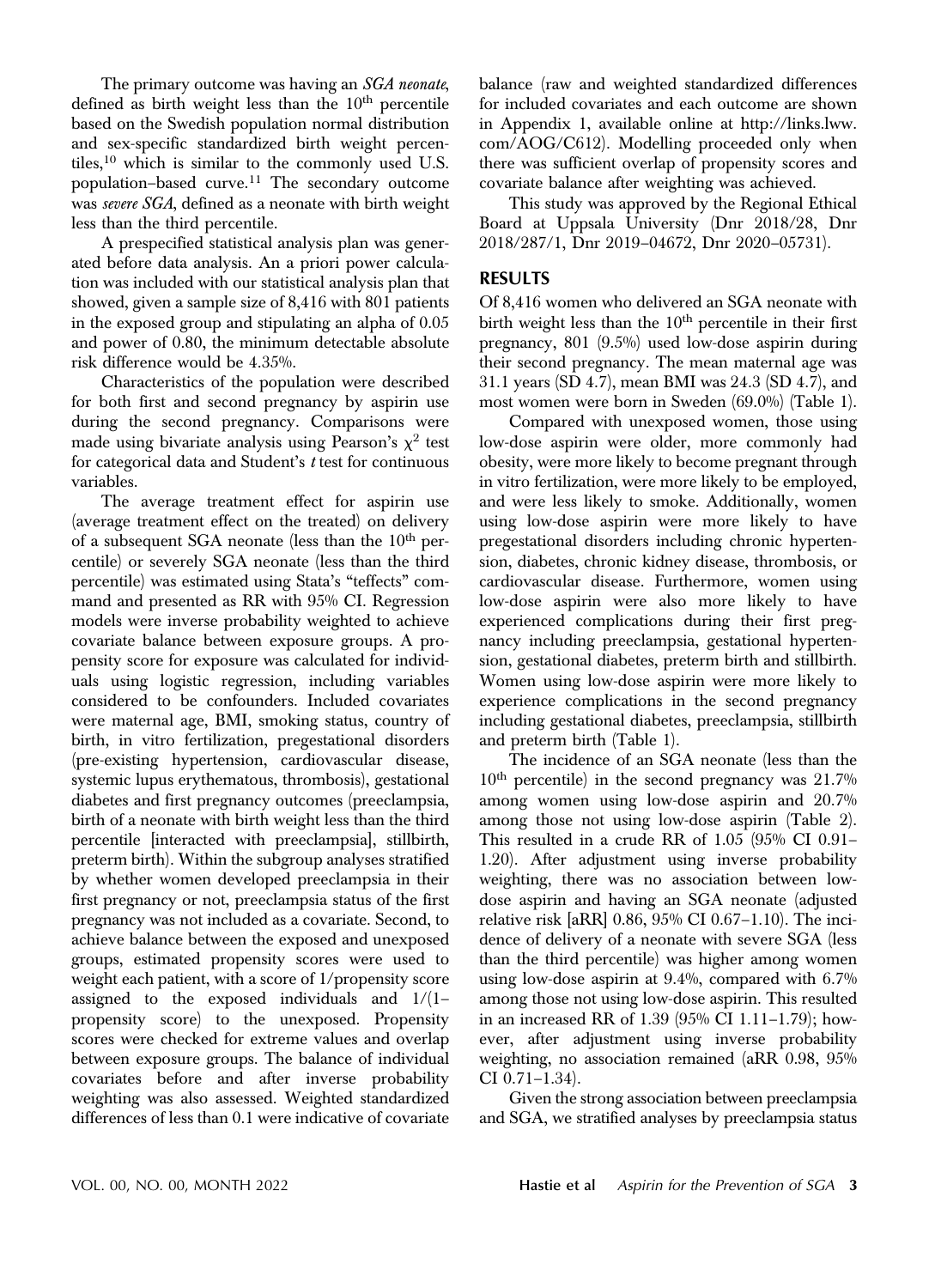|                                                               | <b>Total Births</b> | Aspirin Use in 2nd Pregnancy |                |         |  |  |
|---------------------------------------------------------------|---------------------|------------------------------|----------------|---------|--|--|
| Characteristic                                                | $(N=8,416)$         | No $(n=7,615)$               | Yes $(n=801)$  | P       |  |  |
| Age $(y)$                                                     | $31.1 \pm 4.7$      | $31.1 \pm 4.7$               | $31.7 \pm 4.7$ | < .001  |  |  |
| 35 or older                                                   | 1,723(20.5)         | 1,528 (20.1)                 | 195(24.3)      |         |  |  |
| BMI $(kg/m2)$                                                 | $24.3 \pm 4.7$      | $24.2 \pm 4.6$               | $25.4 \pm 5.3$ | < .001  |  |  |
| 30 or higher                                                  | 946 (11.2)          | 803 (10.5)                   | 143 (17.5)     |         |  |  |
| Missing                                                       | 399 (4.7)           | 373 (4.9)                    | 26(3.3)        |         |  |  |
| Country of birth                                              |                     |                              |                |         |  |  |
| Sweden                                                        | 5,810 (69.0)        | 5,210 (68.4)                 | 600 (74.9)     | .006    |  |  |
| Other Nordic                                                  | 84 (1.0)            | 78 (1.0)                     | 6(0.8)         |         |  |  |
| Other European                                                | 544(6.5)            | 500(6.6)                     | 44(5.5)        |         |  |  |
| Rest of the world                                             | 1,756(20.9)         | 1,620(21.3)                  | 136 (17.0)     |         |  |  |
| Missing                                                       | 222(2.6)            | 207(2.2)                     | 15(1.9)        |         |  |  |
| Smoking                                                       |                     |                              |                |         |  |  |
| Yes                                                           | 695(8.3)            | 644(8.5)                     | 51 (6.4)       | .11     |  |  |
| Missing                                                       | 147(1.8)            | 131(1.7)                     | 16(2.0)        |         |  |  |
| In vitro fertilization                                        |                     |                              |                |         |  |  |
| Yes                                                           | 269(3.2)            | 238(3.1)                     | 31(3.9)        | .254    |  |  |
| Occupation                                                    |                     |                              |                |         |  |  |
| Employed                                                      | 4,825 (57.3)        | 4,342 (57.0)                 | 483 (60.3)     | .057    |  |  |
| Government assistance                                         | 2,987 (35.5)        | 2,733 (35.9)                 | 254 (31.7)     |         |  |  |
| Missing                                                       | 604(7.2)            | 540 (7.1)                    | 64(7.1)        |         |  |  |
| Pregestational disorders                                      |                     |                              |                |         |  |  |
| Chronic hypertension                                          | 74 (0.9)            | 42(0.6)                      | 32(4.0)        | < .001  |  |  |
| <b>Diabetes</b>                                               | 27(0.3)             | 23(0.3)                      | 4(0.5)         | .347    |  |  |
| Chronic kidney disease, thrombosis, or cardiovascular disease | 204(2.4)            | 141(1.9)                     | 63 (7.9)       | < .001  |  |  |
| Systemic lupus erythematosus                                  | 19(0.2)             | 8(0.1)                       | 11(1.4)        | < .001  |  |  |
| 1st pregnancy outcomes                                        |                     |                              |                |         |  |  |
| Preeclampsia                                                  | 753 (9.0)           | 390(5.1)                     | 363 (45.3)     | < .001  |  |  |
| Gestational hypertension                                      | 393 (4.7)           | 296(3.9)                     | 97(12.1)       | < .001  |  |  |
| Gestational diabetes                                          | 96(1.1)             | 84 (1.1)                     | 12(1.5)        | .317    |  |  |
| Preterm birth (less than 37 wk)                               | 827 (9.8)           | 440 (5.8)                    | 387 (48.3)     | < .001  |  |  |
| Cesarean delivery                                             | 1,591 (18.9)        | 1,209 (15.9)                 | 382 (47.7)     | < .001  |  |  |
| Birth weight less than the 3rd percentile                     | 2,865 (34.0)        | 2,320 (30.5)                 | 545 (68.0)     | < .001  |  |  |
| Stillbirth                                                    | 196(2.3)            | 83 (1.1)                     | 113(14.1)      | < .001  |  |  |
| Gestational disorders in current pregnancy                    |                     |                              |                |         |  |  |
| Gestational diabetes                                          | 131(1.6)            | 110(1.4)                     | 21(2.6)        | .01     |  |  |
| Preeclampsia                                                  | 193(2.3)            | 118(1.6)                     | 75(9.4)        | < .001  |  |  |
| Stillbirth                                                    | 29(0.3)             | 29(0.4)                      | 0              | .08     |  |  |
| Gestational age (wk)                                          | $39.6 \pm 1.7$      | $39.7 \pm 1.7$               | $39.0 \pm 2.1$ | < .001  |  |  |
| Preterm birth (less than 37 wk)                               | 367(4.4)            | 299 (3.9)                    | 68 (8.5)       | < 0.001 |  |  |

#### Table 1. Maternal Characteristics at Second Pregnancy by Aspirin Use

BMI, body mass index.

Data are mean $\pm$ SD or n (%) unless otherwise specified.

in the first pregnancy (Table 3). Among women who did not develop preeclampsia  $(n=7,663)$ , low-dose aspirin in the subsequent pregnancy was not associated with an altered risk of having an SGA neonate (aRR 0.83, 95% CI 0.63–1.10; 21.0% vs 20.8%) or severely SGA neonate (aRR 1.02, 95% CI 0.73–1.44; 10.1% vs 6.6%). Similarly, among women who developed preeclampsia in their first pregnancy, low-dose aspirin was not associated with an altered risk of having an SGA neonate (aRR 1.15, 95% CI 0.83–1.60; 22.6% vs 18.2%) or severely SGA neonate (aRR 0.78, 95% CI 0.46–1.34; 8.5% vs 9.0%) in their second pregnancy.

We performed subgroup analysis by preeclampsia status in the second pregnancy (Table 4). Among 8,223 women who did not develop preeclampsia in their second pregnancy, low-dose aspirin use  $(n=726)$ was not associated with an altered risk of having an SGA (aRR 0.85, 95% CI 0.65–1.11) or severely SGA neonate (aRR 0.99, 95% CI 0.71–1.39). Within our cohort, 193 (2.3%) women developed preeclampsia in their second pregnancy; among these women, low-dose aspirin was not associated with an altered risk of having an SGA neonate (RR 1.01, 95% CI 0.72–1.44) or severely SGA neonate (RR 0.81, 95%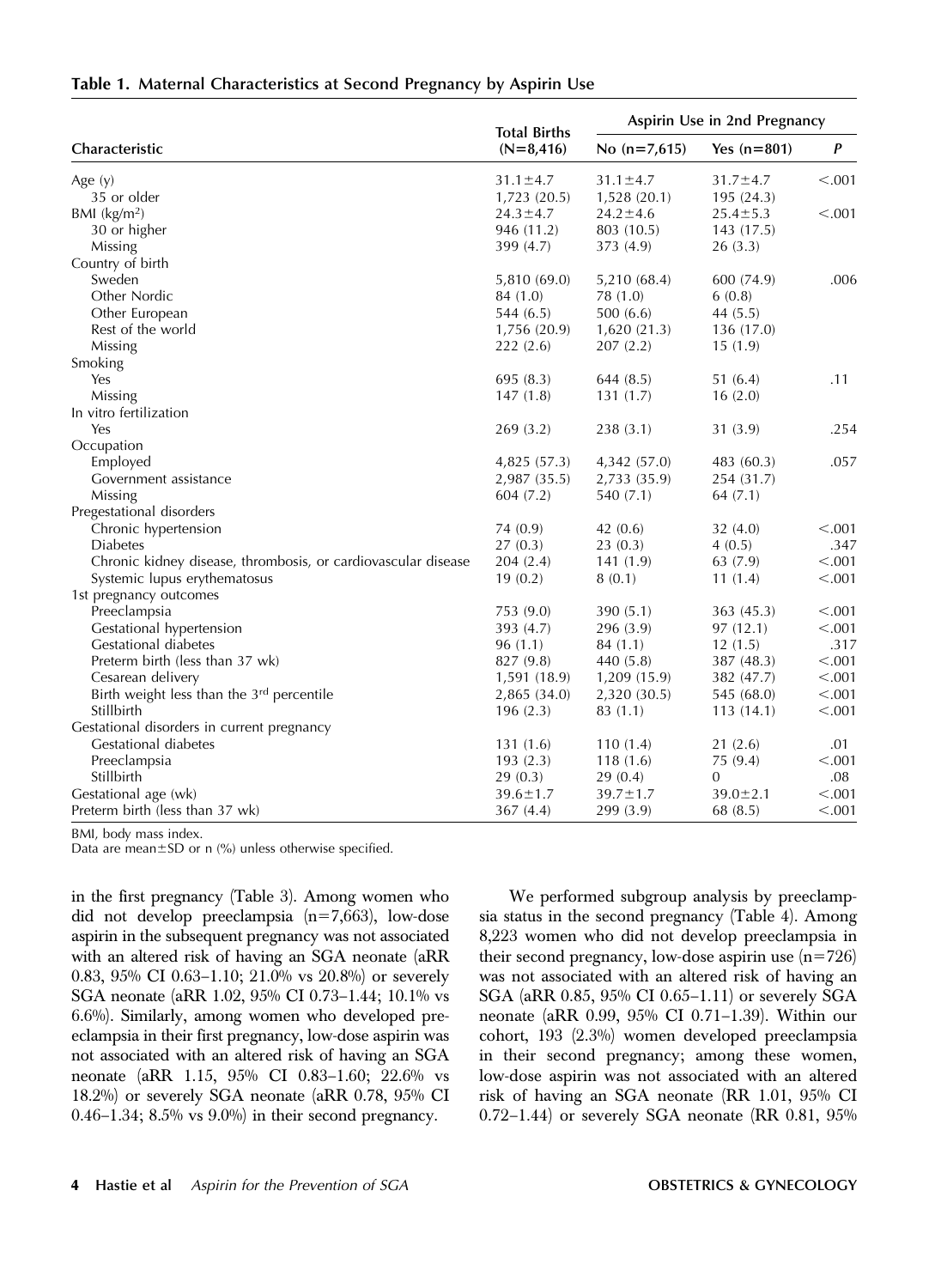Table 2. Maternal Aspirin Use and Risk of Having a Small-for-Gestational-Age Neonate

|                                                         |                                      | Aspirin Use $(n=801)$ |                                            |                                          |  |  |  |
|---------------------------------------------------------|--------------------------------------|-----------------------|--------------------------------------------|------------------------------------------|--|--|--|
| <b>Birth Weight Percentile</b>                          | No Aspirin ( $n=7,615$ ) [n $(\%)$ ] | n (%)                 | Crude RR $(95\%$ CI)                       | Adjusted RR (95% CI)                     |  |  |  |
| Less than 10 <sup>th</sup><br>Less than $3^{\text{rd}}$ | 1,577(20.7)<br>510 (6.7)             | 174(21.7)<br>75 (9.4) | $1.05(0.91 - 1.20)$<br>$1.39(1.11 - 1.76)$ | $0.86(0.67-1.10)$<br>$0.98(0.71 - 1.34)$ |  |  |  |

RR, relative risk.

Adjusted analyses were retrieved using inverse probability weighting, with maternal age, body mass index, employment status, country of birth, smoking, in vitro fertilization, previous pregnancy outcomes (preeclampsia, birth weight less than the third percentile, preterm birth, gestational diabetes, stillbirth), and pregestational disorders (hypertension, diabetes, systemic lupus erythematosus, cardiovascular disease, thrombosis, chronic kidney disease) included as covariates.

CI 0.48–1.38). However, owing to the small numbers of women within this final cohort, adjusted analyses were not performed.

#### DISCUSSION

In this register-based cohort study, low-dose aspirin use among women with a previous SGA neonate was not associated with a reduced risk of SGA or severe SGA. Stratified by the presence of preeclampsia, there was no association between low-dose aspirin use and SGA regardless of whether women developed preeclampsia in their first or second pregnancy. These findings suggest that, in this population, SGA alone may not be an indication for low-dose aspirin use.

This is a population-based register cohort study aimed at investigating the role of aspirin in preventing SGA among women with a previous SGA neonate. The 2019 Cochrane meta-analysis investigating aspirin for the prevention of preeclampsia reports that aspirin reduced the incidence of SGA from 4.7% to 4.0%, with an RR of 16%.<sup>2</sup> They also reported an 18% RR reduction of preeclampsia.<sup>2</sup> Given similar risk reductions between SGA and preeclampsia it is plausible that the effect of aspirin on SGA may be mediated by reducing the number of women who develop preeclampsia and, thus, those who develop SGA. This is further highlighted by findings of the large multicenter ASPRE trial (Combined Multimarker Screening and Randomized Patient Treatment with Aspirin for Evidence-Based Preeclampsia Prevention), which assessed 150 mg of aspirin daily for the prevention of preterm preeclampsia.<sup>12</sup> A secondary analysis of AS-PRE data showed that, among women who did not develop preeclampsia, aspirin did not alter the risk of having an SGA neonate regardless of gestational age at birth.<sup>13</sup> However, among women who developed preeclampsia with preterm birth, aspirin was associated with a significant reduction in SGA. Given that the ASPRE trial also found aspirin to reduce preterm preeclampsia by 62%, it is again plausible that the effect of aspirin on SGA may be mediated by reducing preterm preeclampsia rather than by a direct effect on fetal weight.<sup>13</sup> This effect among women who developed preeclampsia was not found in our study. This difference may be attributed to varied risk profiles of our populations. The ASPRE trial included only women deemed high risk for preeclampsia, with

|                                   |                                      | No Preeclampsia in 1 <sup>st</sup> Pregnancy ( $n=7,663$ ) |                                 |                                           |                                    |                       | Preeclampsia in $1^{st}$ Pregnancy (n=753) |                                           |  |  |  |
|-----------------------------------|--------------------------------------|------------------------------------------------------------|---------------------------------|-------------------------------------------|------------------------------------|-----------------------|--------------------------------------------|-------------------------------------------|--|--|--|
|                                   |                                      |                                                            | Aspirin Use $(n=438)$           |                                           |                                    | Aspirin Use $(n=363)$ |                                            |                                           |  |  |  |
| <b>Birth Weight</b><br>Percentile | No Aspirin<br>$(n=7,225)$<br>[n (%)] | $n$ (%)                                                    | Crude RR<br>$(95\% \text{ Cl})$ | <b>Adjusted RR</b><br>$(95\% \text{ Cl})$ | No Aspirin<br>$(n=390)$<br>[n (%)] | $n$ (%)               | Crude RR<br>$(95\% \text{ Cl})$            | <b>Adjusted RR</b><br>$(95\% \text{ Cl})$ |  |  |  |
| Less than $10th$                  | 1.506<br>(20.8)                      | 92<br>(21.0)                                               | 1.01<br>$(0.84 - 1.22)$         | 0.83<br>$(0.63 - 1.10)$                   | 71<br>(18.2)                       | 82<br>(22.6)          | 1.24<br>$(0.93 - 1.65)$                    | 1.15<br>$(0.83 - 1.60)$                   |  |  |  |
| Less than $3rd$                   | 475<br>(6.6)                         | 44<br>(10.1)                                               | 1.53<br>$(1.14 - 2.05)$         | 1.02<br>$(0.73 - 1.44)$                   | 35<br>(9.0)                        | 31<br>(8.5)           | 0.95<br>$(0.60 - 1.51)$                    | 0.78<br>$(0.46 - 1.34)$                   |  |  |  |

Table 3. Subgroup Analysis by Women With Preeclampsia in the First Pregnancy

RR, relative risk.

Adjusted analyses were retrieved using inverse probability weighting, with maternal age, body mass index, employment status, country of birth, smoking, in vitro fertilization, previous pregnancy outcomes (birth weight less than the third percentile, preterm birth, gestational diabetes, stillbirth), and pregestational disorders (hypertension, diabetes, systemic lupus erythematosus, cardiovascular disease, thrombosis, chronic kidney disease) included as covariates.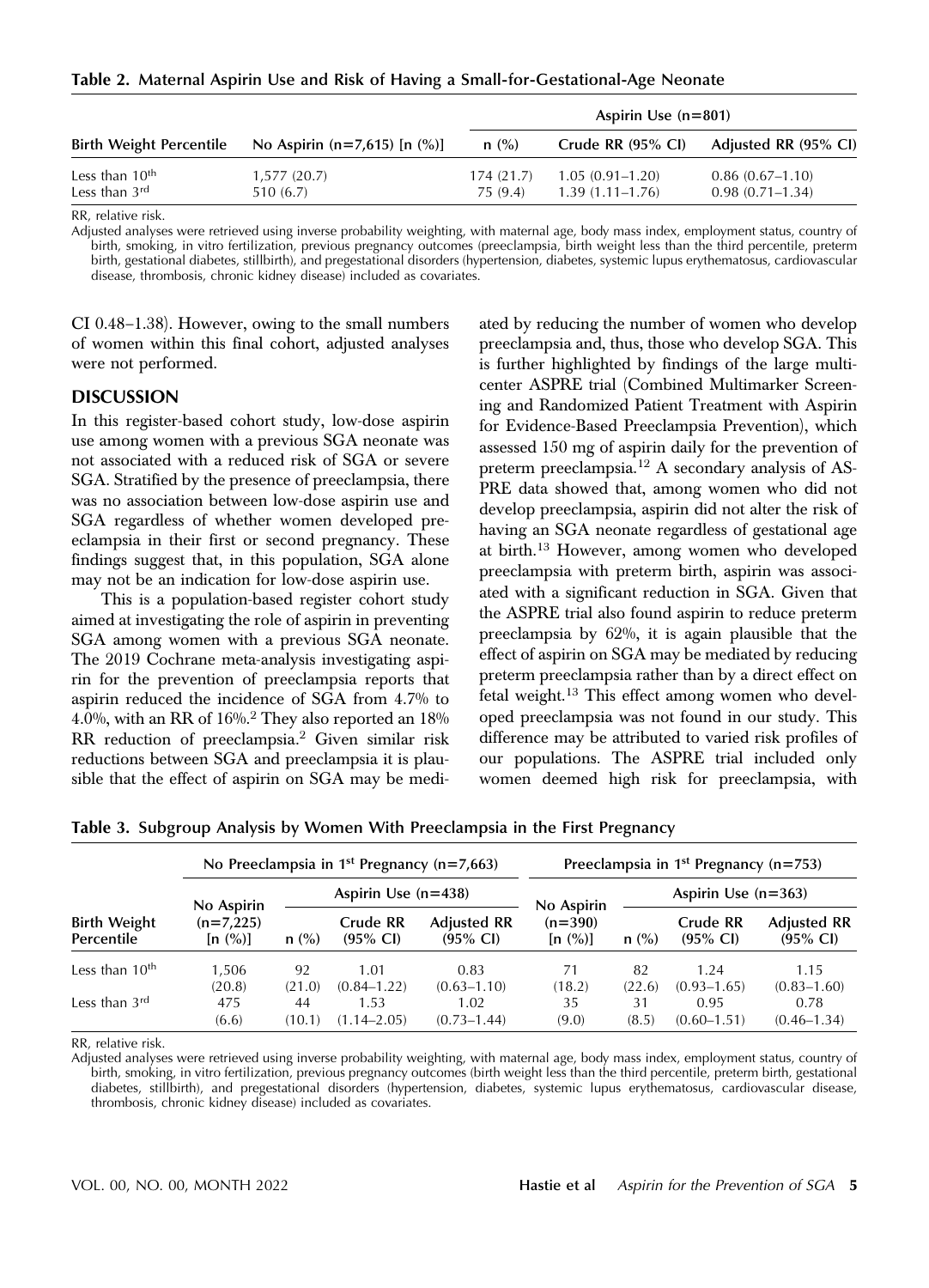|  |  |  |  |  | Table 4. Subgroup Analysis by Women With Preeclampsia in the Second Pregnancy |  |  |  |  |  |  |  |  |
|--|--|--|--|--|-------------------------------------------------------------------------------|--|--|--|--|--|--|--|--|
|--|--|--|--|--|-------------------------------------------------------------------------------|--|--|--|--|--|--|--|--|

| <b>Birth Weight</b><br>Percentile |                                      |               | No Preeclampsia in $2nd$ Pregnancy (n=8,223) | Preeclampsia in $2nd$ Pregnancy (n=193) |                      |                      |                         |  |
|-----------------------------------|--------------------------------------|---------------|----------------------------------------------|-----------------------------------------|----------------------|----------------------|-------------------------|--|
|                                   |                                      |               | Aspirin Use $(n=726)$                        |                                         | No Aspirin           | Aspirin Use $(n=75)$ |                         |  |
|                                   | No Aspirin<br>$(n=7,497)$<br>[n (%)] | $n$ (%)       | Crude<br>RR (95% CI)                         | Adjusted<br>RR (95% CI)                 | $(n=118)$<br>[n (%)] | n (%)                | <b>RR (95% CI)</b>      |  |
| Less than $10th$                  | 1.529<br>(20.3)                      | 143<br>(19.7) | 0.97<br>$(0.83 - 1.13)$                      | 0.85<br>$(0.65 - 1.11)$                 | 48<br>(40.1)         | 31<br>(41.3)         | 1.01<br>$(0.72 - 1.44)$ |  |
| Less than $3rd$                   | 479<br>(6.4)                         | 59<br>(8.1)   | 1.27<br>$(0.98 - 1.65)$                      | 0.99<br>$(0.71 - 1.39)$                 | 31<br>(26.3)         | 16<br>(21.3)         | 0.81<br>$(0.48 - 1.38)$ |  |

RR, relative risk.

Adjusted analyses were retrieved using inverse probability weighting, with maternal age, body mass index, employment status, country of birth, smoking, in vitro fertilization, previous pregnancy outcomes (preeclampsia, birth weight less than the third percentile, preterm birth, gestational diabetes, stillbirth), and pregestational disorders included as covariates.

 $9.9\%$  of women developing preeclampsia,<sup>12</sup> compared with 2.3% in our study.

Our findings are further supported by a large randomized controlled trial assessing aspirin (81 mg daily) use for the prevention of preterm birth among unselected nulliparous women. $14$  In this trial, aspirin significantly reduced the incidence of preterm birth but did not alter the risk of having an SGA neonate (RR 0.95, 95% CI 0.90–1.01).<sup>14</sup>

Previously, we have reported aspirin to be associated with an increased risk of maternal bleeding, including postpartum hemorrhage and postpartum hematoma.<sup>15</sup> Additionally, a slight increased risk of postpartum hemorrhage was reported in the 2019 Cochrane systematic review of antiplatelet agents for the prevention of preeclampsia.2 Thus, the use of aspirin for preventing SGA may place women at an increased risk of intrapartum and postpartum bleeding complications.

Our study has several strengths. It is a populationbased study with data drawn from recent years. Our cohort included detailed information of both first and second pregnancies. This allowed us to identify women who in their first pregnancy delivered an SGA neonate as well as include details and outcomes of the first pregnancy within our adjusted models. We explored birth of SGA and severely SGA neonates, and the exposure was self-reported and not derived from dispensed prescriptions, which increases the likelihood of actual intake of aspirin.

There are limitations in our study. It is not a randomized controlled trial; thus, there were inherent baseline differences between women using aspirin and those not using aspirin. To overcome this, we used a propensity score inverse probability weighting approach. The success of this approach is demonstrated by the balancing of maternal covariates that differed between aspirin users and nonusers, thus reducing the potential for bias. Given that aspirin is most commonly used in obstetrics, including in Sweden, among women at risk of developing preeclampsia and the strong association between preeclampsia and  $SGA$ <sup>3</sup> there is the potential for confounding by indication. To reduce this potential for bias, we stratified our analyses by preeclampsia status in both the first or the second pregnancy and showed that there was no association between aspirin and SGA regardless of preeclampsia status. Our study was sufficiently powered to detect an absolute difference of 4.35%. Thus, it is plausible that aspirin may have had a smaller protective effect that was not detected in this population. Power within subgroup analyses was substantially reduced, and these findings should be considered exploratory. Additionally, these findings may not be generalizable to non-Swedish populations. Lastly, information on the dosage of aspirin used, indication, and adherence were not captured within our data set, and there is potential for maternal underreporting and ascertainment bias. However, in Sweden, aspirin is routinely prescribed at 75 mg during pregnancy. Further investigations using other populations and higher doses, including 150 mg, are still required, and large randomized clinical trials investigating aspirin for the primary prevention of SGA are warranted.

In this population-based cohort study, the use of aspirin among women who previously had an SGA neonate was not associated with a detectable difference in the risk of having a subsequent SGA neonate. Our data do not support previous SGA alone as an indication for subsequent aspirin use.

#### REFERENCES

1. Tong S, Walker S, Cluver C, Hastie R. Aspirin to prevent preeclampsia. Drug Ther Bull 2021;59:56–9. doi: 10.1136/dtb. 2020.000009